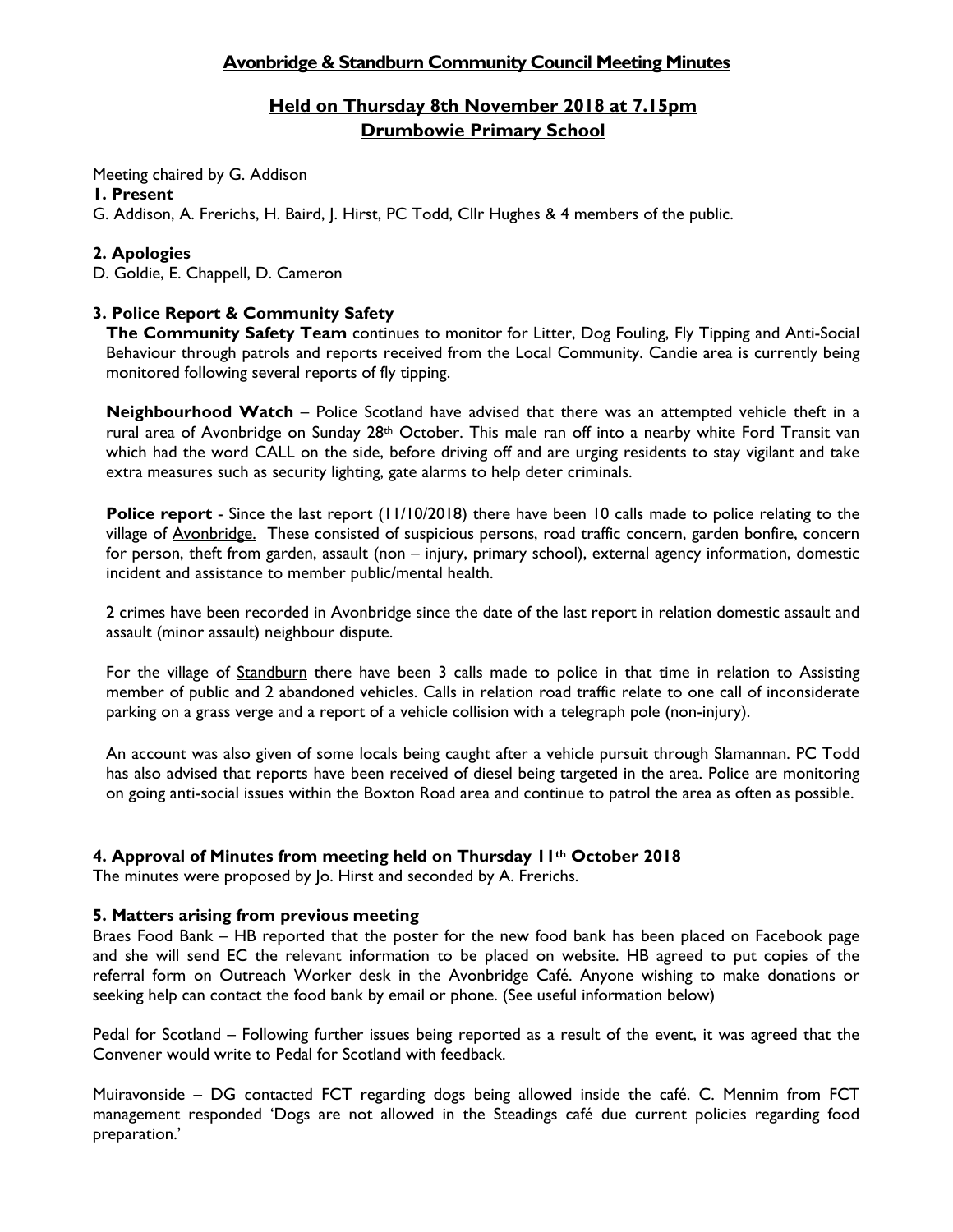DG called to see | Wilson regarding DEAG regarding an uncashed cheque but he wasn't in. A. Frerichs confirmed she had also been unable to make contact.

No response received from Cllr Hughes regarding a planning application to Falkirk Council by N Lanarkshire Council regarding W Jawcraig. Cllr Hughes confirmed he had no further information.

A801 Canal side car park – DG had raised the issue of unsavoury activities in this area and asked the police and Community Wardens to follow up, no feedback received to date.

EWOS – DG is continuing to monitor the ongoing smells and reported that SEPA are making regular visits in an effort to monitor the ongoing smells issues. Anyone else experiencing the strong smells from EWOS are encouraged to report it to the SEPA Action Line 01786 457700.

### **6. Chairs Report / Correspondence**

#### **Xmas Tree**

GA informed the meeting that some progress had been made in sourcing Xmas tree lights from Blanchere Illuminations UK Ltd including costs.

### **7. Treasurer's Report / Statement of Accounts Current Bank Balance**

ASCC Account =  $£ 7,045.46$ Burnhead Moss Account =  $£1,951$ 

### **Micro Grant Applications**

No grants received since the last meeting.

#### **8. Planning, IT and online update Planning Applications**

Report from EC indicated that there was one planning application of interest awaiting decision since the last meeting. No opposition was raised.

- x1 Application for conversion of an outbuilding along Boxton Road west.

### **IT**

Fibre broadband update still set at December 2018 for activation at the Avonbridge exchange. A local resident spoke to the contractors doing cabling recently and it was indicated that the project was still likely to be completed by December.

A fibre to premises connection was made recently in a rural area of Blackburn. It appears that if fibre on poles has been installed near your property you have to get FTTP. If you are connected via a green roadside cabinet you can only get FTTC or pay a high installation cost to get a fibre line installed. The link to check status has been updated.<https://www.scotlandsuperfast.com/yourstreet>

#### **Website**

Hit counter on ASCC website is now up to 168.

Page views since last meeting – 91.

EC is working with a group of Braes High School pupils to make graphic design improvements to the website soon.

#### **9. Remembrance Day 2018**

JH purchased 2 poppy wreaths on behalf of ASCC, one for each village. AF agreed to lay the wreaths at both village services.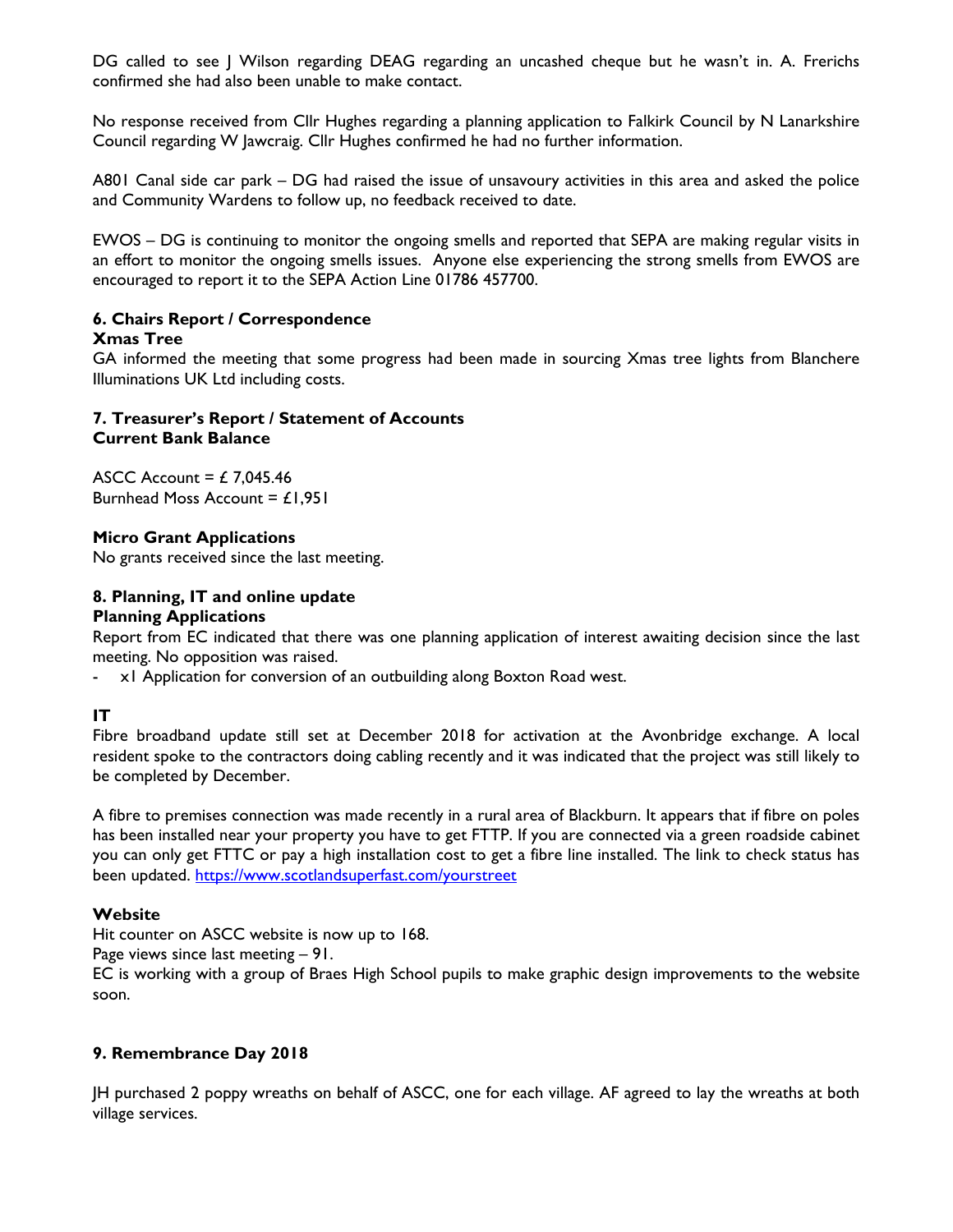Avonbridge are planning on having 2 special Remembrance Services on Remembrance Sunday to mark the 100th Anniversary of WW1. Avonbridge church will be holding a service at 9.15am. Some local residents have been tidying up the Avonbridge memorial and have arranged a service for the whole village to attend at 10.45.

JH has been working with Mr Tom Leslie (a resident in the village as a boy) to make arrangements for a memorial service in Standburn. Mr Leslie has donated a WW1 Tommy silhouette in honour of relations who fought in the war.  $|H$  informed all that a special service of remembrance was to take place on Friday  $9<sup>th</sup>$ November. Local councillors, Provost and Falkirk Herald have all been invited to attend. Pupils from Drumbowie are going to read out the names of the fallen, a bugler will be in attendance and a Braes High school pupil will play the bagpipes.

### **10. AOCB**

a. **Garages at Craigbank Road** - Residents asked if the community council follow up issues already raised with Falkirk Council regarding the dumping & storage of scrap vehicles in the vicinity. GA agreed to write to Falkirk Council housing department and request assistance.

b. **Braes High School Xmas Concert** – Braes High School have invited members of the ASCC to come along their annual Xmas concert being held on  $12<sup>th</sup>$  December. Members interested in attending are asked to contact the school directly.

c**. Hall Signage** – HB raised that as the Avonbridge Hall is tucked behind Stevenson's yard that it would perhaps be useful to have a sign on the Main Road to direct people who may not be familiar with area. JH to arrange a grant application for improved signage and paint to redo exterior of hall once the better weather comes in.

GA proposed to get in touch with residents about volunteering to help with maintenance/ painting the exterior of the hall.

d. **Interest in joining ASCC** – Mr J Ingram has expressed an interest to join the ASCC. JH will invite him to attend next meeting.

e. **Possible Newsletter** - Following a meeting with Blackridge community council members recently, JH suggested that ASCC could, like Blackridge, produce a regular newsletter to help keep the community informed and engaged in current local events. It was proposed that this could be developed and produced Biannually at first. JH will look for a volunteer to help with the newsletter.

f. **Defibrillator** – GA is following up on having a defibrillator installed for both villages and will report back at the next meeting.

#### **11. Education & Training Fund**

The Burnhead Moss working group met on 29<sup>th</sup> October. It was agreed by all communities involved that following the success of the trial outreach service for Avonbridge & Standburn (ASED) that it should be rolled out to the other areas of benefit and be rebranded as BMET (Burnhead Moss Education & Training fund). The group agreed to commit to support the service for a minimum of 18 months. HB has updated the Facebook page and is arranging new promotional materials to be printed.

#### **12. Closure of meeting**

Next meeting to be held on **Thursday 13th December 2018 at Avonbridge Community Hall, Avonbridge, 7.15pm**.

**Useful Links:-**

#### **Burnhead Moss Windfarm – Grant applications**

<https://www.foundationscotland.org.uk/programmes/burnhead-moss-avonbridge-standburn>

#### **ASCC Facebook page –**

www.facebook.com/search/top/?q=avonbridge and standburn community council